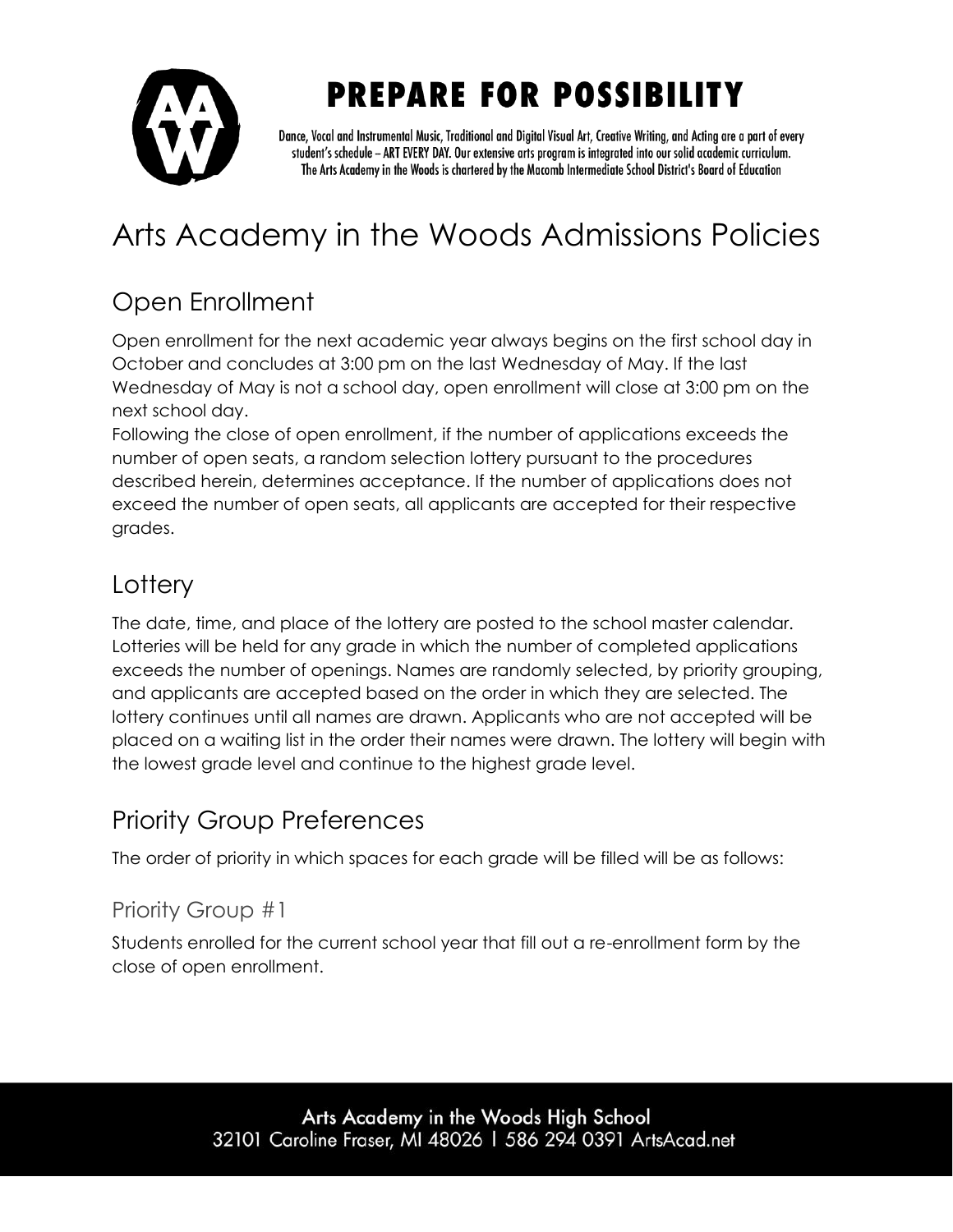

Dance, Vocal and Instrumental Music, Traditional and Digital Visual Art, Creative Writing, and Acting are a part of every student's schedule - ART EVERY DAY. Our extensive arts program is integrated into our solid academic curriculum. The Arts Academy in the Woods is chartered by the Macomb Intermediate School District's Board of Education

### Priority Group #2

Siblings of currently enrolled students will be given enrollment priority if an enrollment application package for each sibling is completed and returned on or before the close of open enrollment. This preference is not available to applications received after open enrollment has closed.

The child (or children) of a person employed at Arts Academy in the Woods and the child (or children) of a seated Arts Academy in the Woods Board of Directors member will be given enrollment priority if an enrollment application package for each child is completed and returned on or before the open enrollment deadline. This preference is not available to applications received after open enrollment has closed.

For the purposes of enrollment priority, a parent's children, step-children, adopted children, foster children, and same household children, in which a parent or guardian resides, are all considered to be siblings.

If space is not available in any grade level for this priority group, a separate lottery will be performed to determine the order of the offspring and sibling wait list.

#### Priority Group #3

If the number of applicants with completed applications for a grade is less than or equal to the number of spaces available for that grade as of the close of open enrollment, all new applicants for that grade are accepted and are enrolled without necessitating a lottery drawing for admissions.

#### Priority Group #4

Siblings of newly-enrolled students. When, at the close of open enrollment or during the lottery process, one sibling is validly accepted into a grade that is not oversubscribed, or is accepted by lottery, any of that child's siblings who have timely completed applications may enroll if space is available in their respective grades. If space is not available, they advance to the sibling wait list. This preference is not available to applications received after open enrollment has closed.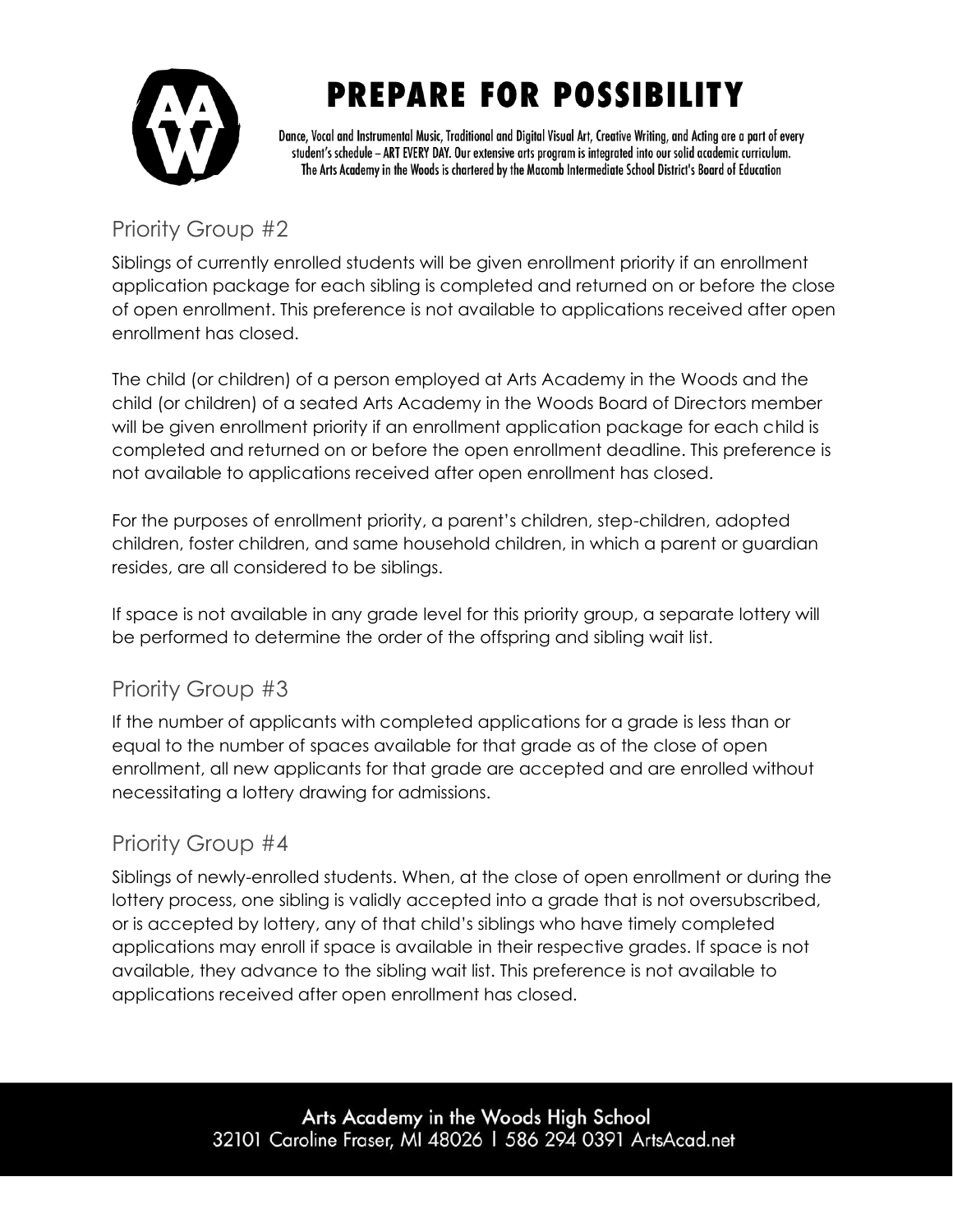

Dance, Vocal and Instrumental Music, Traditional and Digital Visual Art, Creative Writing, and Acting are a part of every student's schedule - ART EVERY DAY. Our extensive arts program is integrated into our solid academic curriculum. The Arts Academy in the Woods is chartered by the Macomb Intermediate School District's Board of Education

### Priority Group #5

All remaining applicants. If there are more applicants than spaces available, a random selection lottery will be used to determine the order of those enrolled and wait listed. This preference is not available to applications completed after open enrollment has closed.

#### Priority Group #6

Applicants after the close of open enrollment. For grades that are not oversubscribed at the end of open enrollment, applicants will be accepted on a first-come, first-served basis until the grade is full, at which time further applicants will be placed on a wait list. For each grade with a wait list, all applications received will be placed on the wait list. Siblings and children of AAW employees will be placed at the top of the wait list above non-sibling, non-employee applicants who also applied after the close of open enrollment, but not above any student who applied during open enrollment.

### Foreign Exchange Students

Foreign Exchange students must follow the same enrollment process as detailed in the Admissions Policy. Please understand that Arts Academy in the Woods is unable to accept Foreign Exchange students who are citizens of the United States that do not reside in Michigan.

## Admission Package

A completed application package is required prior to the close of open enrollment for the student to be eligible for admission at that time. Applicants are required to fully complete all required enrollment materials and provide all necessary information. This includes, but may not be limited to: a completed enrollment application form, birth certificate, immunization record, and proof of current grade level – via 8th grade report card for incoming freshmen, transcript for incoming 10th – 12th graders or documentation that is individually determined for homeschool students. Admission is conditional: making an omission of a material fact or a false statement in enrollment application materials may be sufficient cause for denying an applicant consideration for enrollment or for expulsion after enrollment.

> Arts Academy in the Woods High School 32101 Caroline Fraser, MI 48026 | 586 294 0391 ArtsAcad.net